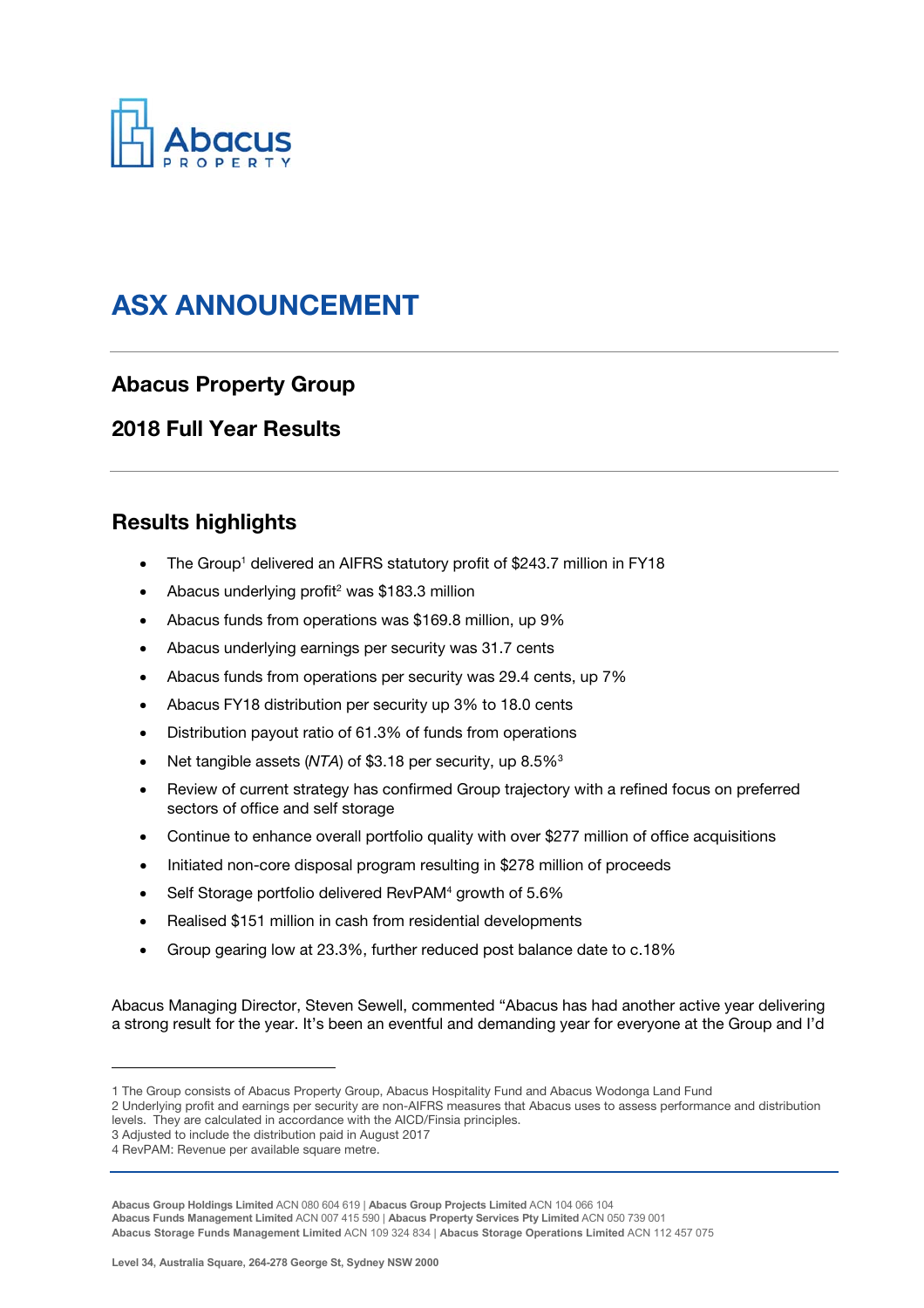

like to thank everyone for their energy and commitment in delivering these results. Transitioning into the role of Managing Director has allowed for a review of the business to be undertaken, assessing current market conditions, project status and outlook to confirm our strategic direction. As a result, we've had an active end to the year with a high level of acquisitions within the investment portfolio and the disposal of several non-core assets. This has improved the overall quality of the portfolio and sets us up well to drive higher levels of recurring earnings and deliver growth in distributions to securityholders."

### Strategic direction confirmed

An internal review has confirmed the trajectory for Abacus into and through the next stage of its evolution. An enhancement to existing business structure and processes with a focus on resourcing, systems and workplace design will be an enabler for superior returns. The Group's capital allocation will be aimed at:

- Increasing our investment in longer dated core plus developed to core office assets
- Increasing our investment in self storage
- Limiting balance sheet exposure to non-core assets
	- o Reducing exposure to residential
	- o Reducing exposure to retail at this point in the cycle<br>
	o Monetising land bank as value is created
		- Monetising land bank as value is created
- Desire to partner with key long term institutional capital to drive sustainable returns via the third party capital platform

Board has affirmed the distribution policy of 2-3% distribution growth pa over the medium term.

### Capital management

The Abacus balance sheet remains conservatively gearing at 23.3%. Post balance date transactions have further reduced gearing to c.18% increasing the Group's available liquidity and providing over \$600 million of capacity for acquisition or organic growth opportunities.

Mr Rob Baulderstone, Abacus Chief Financial Officer, noted "Our balance sheet continues to maintain good levels of liquidity and gearing, with capacity to add to our office and self storage portfolios in line with our stated strategy for growing our recurring earnings base to fund distribution growth to our securityholders."

# Segment review

### 1. Property

- 97 properties valued at \$2.13 billion
- Revaluation gains of \$65.3 million across the portfolios

#### A. Commercial portfolio

- \$98.3 million underlying EBITDA contribution
- 35 commercial properties valued at \$1.464 billion
- Portfolio capitalisation rate: 6.16%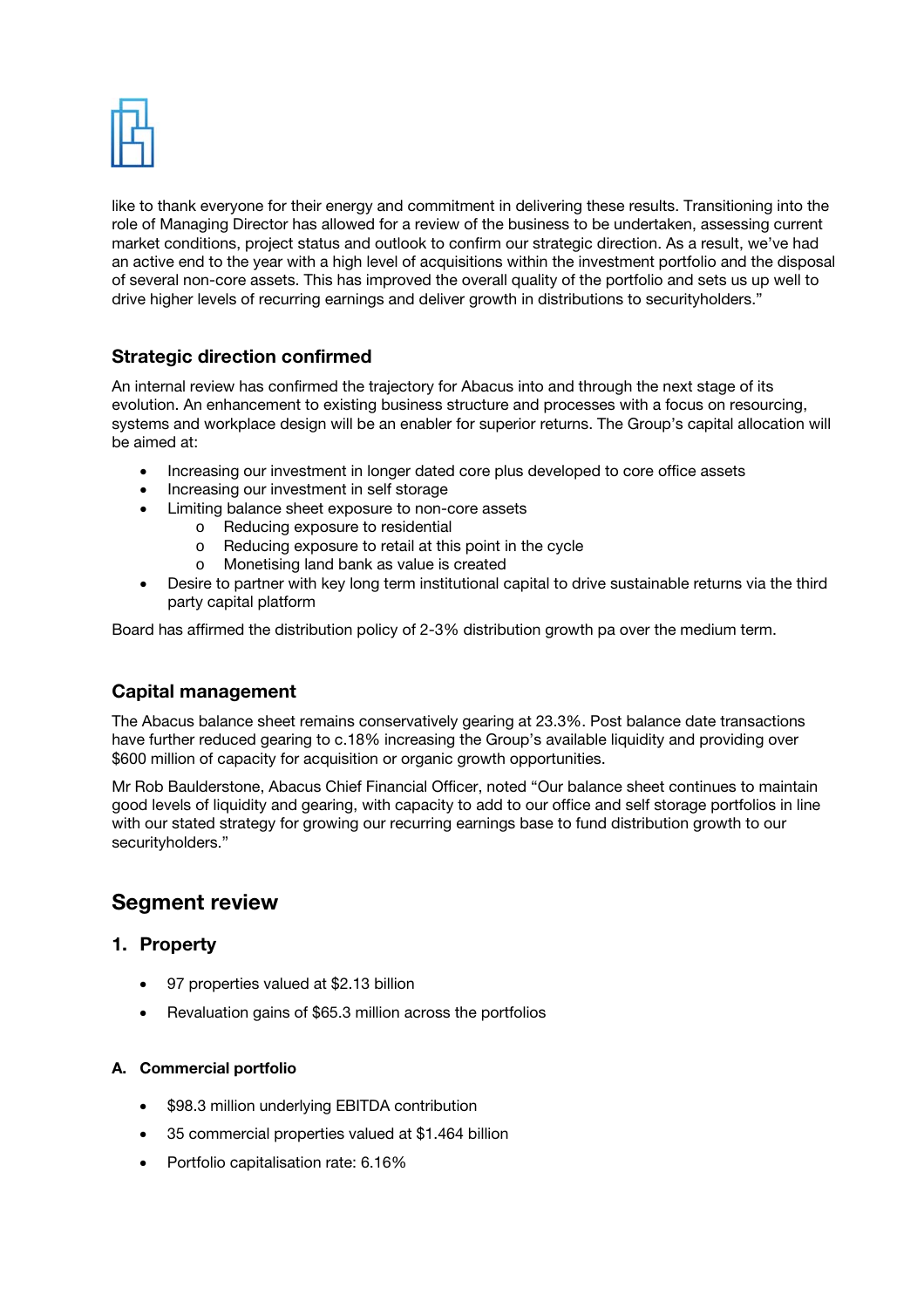| t,                   | ï<br>I<br>٠                                 |
|----------------------|---------------------------------------------|
| $\frac{1}{\sqrt{2}}$ | $\overline{\phantom{a}}$<br>i.<br>ł.<br>e e |
|                      | ì                                           |
| ì                    | ÷<br>÷<br>٠.<br>-                           |
|                      |                                             |

- Occupancy<sup>5</sup>: 91.3%
- $\bullet$  Like for like rental growth of 3.6% $^5$
- Weighted average lease expiry (WALE) profile of 4.1 years<sup>5</sup>.

The commercial portfolio was impacted by further portfolio remixing as non-core assets are replaced with assets that will drive more sustainable returns over the long term. Underlying EBITDA decreased to \$98.3 million following higher levels of gains in FY17. Acquisitions have helped increase the portfolio's total assets higher to almost \$1.5 billion across 35 properties and included:

- 187 Todd Road, Port Melbourne VIC for \$43.5 million (100% interest), settled Nov 2017
- 452 Johnston Street, Abbotsford VIC for \$93.5 million (100%interest), settled Mar 2018
- 464 St Kilda Road, Melbourne VIC for \$47.7 million (50% interest), settled May 2018
- 11 Bowden Street, Alexandria NSW for \$48.9 million (100% interest), settled Mar 2018; and
- 63 Ann Street, Surry Hills NSW for \$27.5 million (100% interest), settled April 2018

Changes in the portfolio and a stronger leasing environment helped the portfolio occupancy increased from 90.5% to 91.3% at 30 June 2018. Pleasingly, like for like rental growth also remained strong delivering growth of 3.6%. This was largely due to the performance of the Group's property management team, leasing of developed assets and in-built annual rental increases.

The Group's capital allocation strategy will continue to target assets with much longer dated core plus developing to core strategies to ensure more sustainably growing revenue levels in the medium to long term. While we limit balance sheet exposure to the retail sector at this point in the cycle we'll remain focused on select CBD and CBD fringe office markets which offer the best risk adjusted returns.

Abacus' third party capital joint ventures remain an integral strategic investment platform for the Group. As previously mentioned, we have expanded the platform with a new joint venture with Wing Tai, out of Singapore to acquire 464 St Kilda Road in Melbourne. Abacus and its joint venture partner Heitman completed its investment fund during the year. Abacus currently has \$1.8 billion of assets under management including Abacus' \$650 million ownership share. We'll continue to develop high quality, long term strategic partnerships with likeminded institutions that share our investment thematic. This was further highlighted post balance date, in July, where we completed a 50/50 super convenience retail partnership with ISPT with c.\$300m of Abacus retail assets.

### B. Self Storage portfolio

- \$55.9 million underlying EBITDA contribution up 27.7%
- 62 self storage assets valued at \$666 million
- Portfolio capitalisation rate: 7.5%
- Occupancy<sup>6</sup>: 89.4%
- Average rental pa $6: $276$  per sqm
- RevPAM<sup>6</sup>: up 5.6% to \$247 per sqm

The Group remains committed on growing exposure to the self storage sector while also ensuring the portfolio is operating as efficiently and profitably as possible. An evaluation of the portfolio occurred during the year, highlighting a portfolio of five assets as non-core due to regional concerns and limitations to future occupancy and rental growth. This portfolio was divested in May 2018 for \$26.5 million resulting in a \$9 million gain. The Group acquired two sites for self storage development that

l

<sup>5</sup> Excluding development assets.

<sup>6</sup> Excluding assets awaiting conversion or newly converted assets in lease up.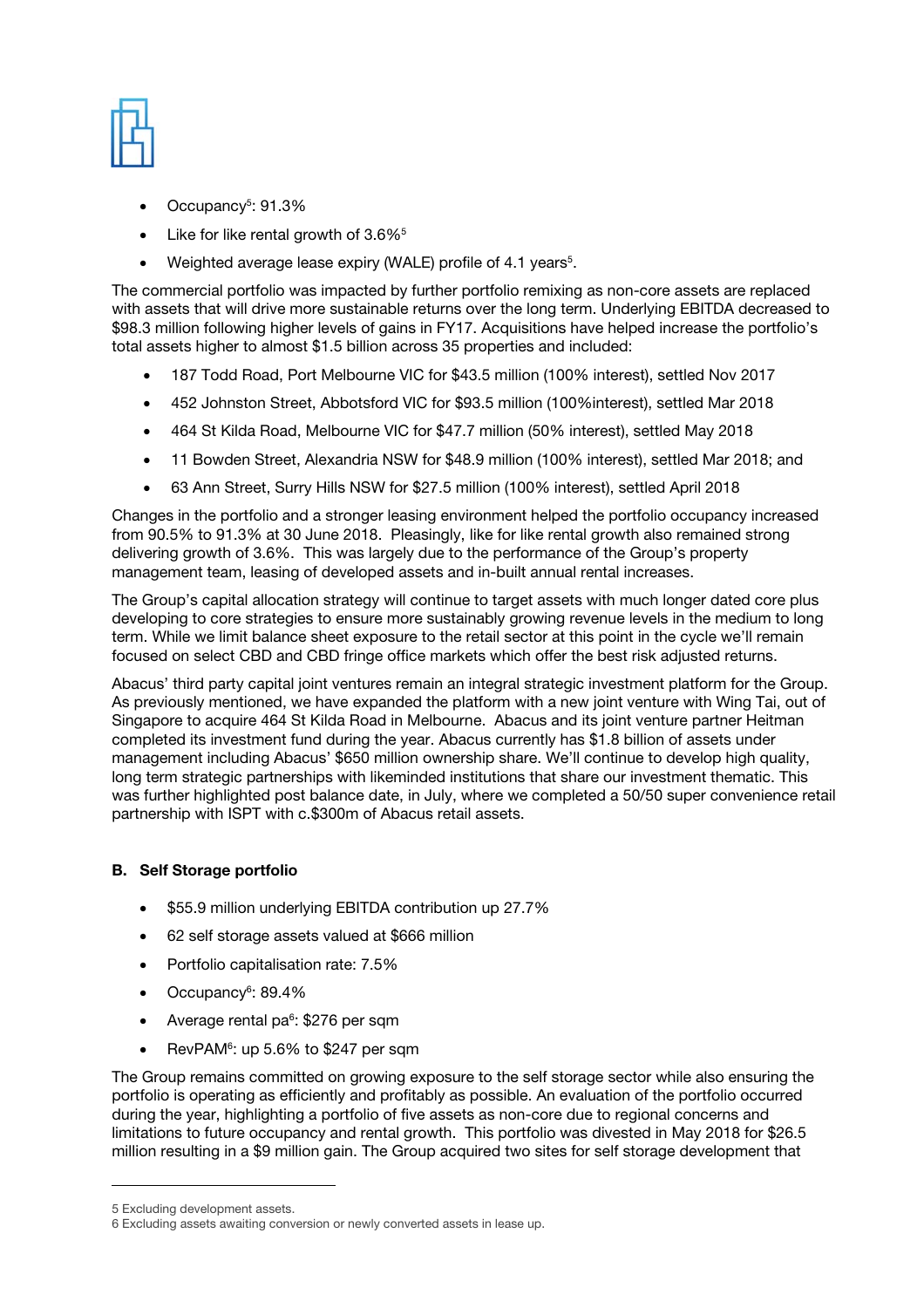

should contribute to the portfolio and add to returns to the portfolio in the next few years. Focus remains on growing our presence in metropolitan areas on Australia's Eastern Seaboard that will deliver higher average rental rates than the current portfolio average to drive portfolio returns.

The portfolio's stabilised assets are the key contributor to underlying growth. They continue to deliver improved operating performances across Australian and New Zealand markets. Despite the portfolio's reduction to 62 assets, the stabilised portfolio grew occupancy to 89.4% from 89.2% and average rental rate increased to \$276/m<sup>2</sup> from \$262/m<sup>2</sup>. The increased rental and occupancy improved portfolio revenue per available metre (RevPAM) to \$247/m² from \$234/m² in 2017, a 5.6% increase assuming a stabilised New Zealand exchange rate.

The portfolio's development pipeline consists of 13 main projects with c.\$60 million of committed capital across the portfolio including expansion of stabilised facilities and brownfield and greenfield developments. We anticipate delivering these projects over the next three years adding 45,000 m<sup>2</sup> of net lettable area. These projects will deliver c.20% valuation uplift once completed.

## 2. Developments

The residential developments business delivered an increased underlying EBITDA result of \$92.7 million, up 68%, attributable to increased returns from completed development projects. Abacus has total assets of \$449 million invested across several residential developments in capital city markets on the eastern seaboard of Australia. Abacus controls approximately 7,700 apartment units or land lots which equates to approximately \$58,000 cost base per unit/land lot.

Abacus completed four residential joint venture development projects during the last 12 months. As at 30 June 2018:

- The Eminence, Melbourne VIC delivered 193 apartments in the inner city suburb of Carlton. All units have settled.
- Ashfield Central, Sydney NSW delivered 101 apartments and 3 retail units in the inner-city suburb of Ashfield. Settlements began in June 2018 with 99 apartments and retail units settled. We remain confident of settling the remainder in early FY19.
- Ivy and Eve, Brisbane QLD delivered 476 apartments and 2 retail units across two buildings in the inner-city suburb of South Brisbane. Achieved 383 settlements, and we are confident of settling the remaining apartments in FY19.
- One A, Erskineville Sydney NSW delivered 175 apartments in the inner-city suburb of Sydney. 162 apartments have settled, and we remain confident of settling the remainder in early FY19.

Further, Abacus has several joint ventures that own land sites across the Metropolitan Sydney area. The internal review did highlight several value appreciation/realisation opportunities and there is currently an active public sales program on several projects, Riverlands, Lane Cove and various others will be considered as market conditions permit.

# **Outlook**

The Group's affirmed strategy towards higher than previous levels of stable and predictable recurring earnings will have several notable implications as the business recalibrates. The Board has committed to the Groups' distribution policy of 2-3% growth pa, targeting FY19 DPS of 18.5c, a 2.8% increase on FY18. There is therefore a potential for near term adjustment to a higher distribution payout ratio from the current historical low.

Irrespective, FY19 outlook remains positive with a refined and narrowed strategic focus as a high conviction owner and manager highlighting Abacus as a long term value proposition. The Group's recent acquisitions are expected to boost funds from operations immediately and liquidity levels remain healthy for further acquisitions with a conservative balance sheet. Increasing third party capital